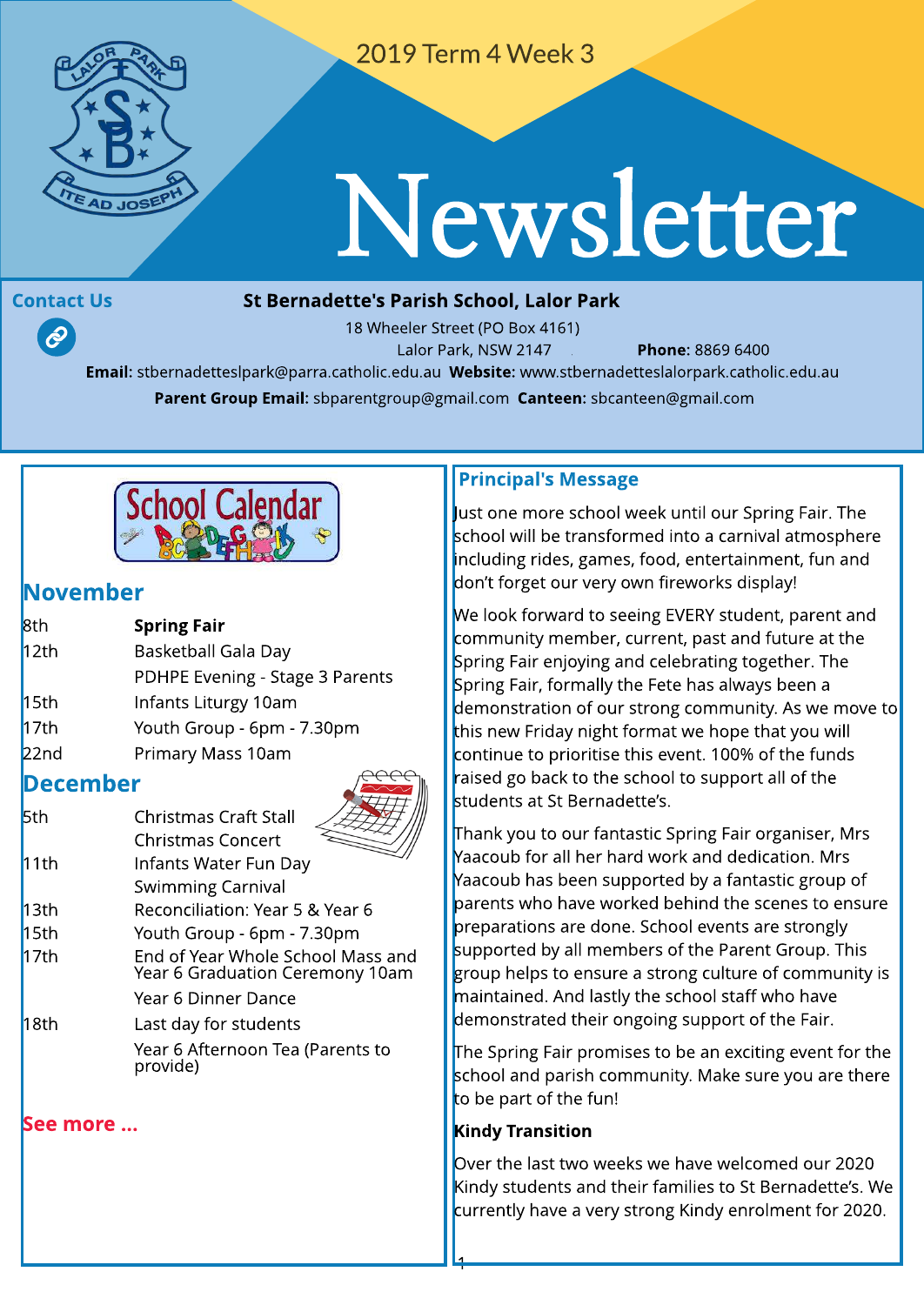#### Where We Learn and Grow Together

The staff have spent the time getting to know our future students to enable planning for 2020 learning whilst parents have developed an understanding of primary school.

We want to thank all our presenters over the last two weeks for the gifts of their knowledge and time. Additionally I want to thank the office staff in particular Mrs Robyn Carruthers who works so hard with our new parents and students. Lastly, our staff for their ongoing flexibility during these events.

#### **Online Safety**

An increasing area of concern for parents, educators and the broader community is child safety whilst online. Our children are spending more time online. What children are doing is at times unknown and only comes to light when other students or parents complain.

The eSafety Commissioner recommends the following three steps to help children use the digital world and minimise risk.

#### 1. **Be engaged, open and supportive**

Get involved. Share online time with your children as part of family life. Play games together. Talk about favourite apps, games or websites.

Keep lines of communication open. Ask about their online experiences, who they are talking to and whether they are having any issues.

Reassure your child they can always come to you, no matter what. Let them know you will not cut off internet access if they report feeling uncomfortable or unsafe when online  $-$  this is a real concern that may stop your child from communicating with you openly.

If you notice a change in behaviour or mood, talk to your child about it. If you are concerned, consider seeking professional help — from your GP, a psychologist or school counsellor.

#### 2. **Set some rules**

Set age-appropriate rules for devices and online access, with consequences for breaking them. Seek your child's input — this will help them understand risks. As they get older you can review your rules.

Consider creating a family online safety contract as a way to help you agree on the rules, and renegotiate it as required. The contract could cover the type of websites that can be visited, time spent online and acceptable online behaviour. This example from ThinkUKnow Australia can be a good starting point. The consequences for breaking the rules should be clear and should mean something to your child. Raising Children Network has some useful tips and advice.

Consider making some 'rules for parents' too - and stick to them! Model behaviour that you would like to see.

#### 3. **Use the available technology**

Get to know the devices you and your children use and set them up for privacy and online safety. Take advantage of parental controls to monitor and control screen time and access to content in ways appropriate to your child's age and experience. See our guide to taming the technology.

Choose apps and games carefully, taking age ratings and consumer advice into account. Check the App Store or Google Play, and for games, the Australian Classification Board's online database. NetAware (UK) has a comprehensive guide to popular social media apps and games. The Australian Council on Children and the Media and Common Sense Media (US) both offer information about apps, games and websites searchable by age.

Have a good week. Phill Kapitanow, Principal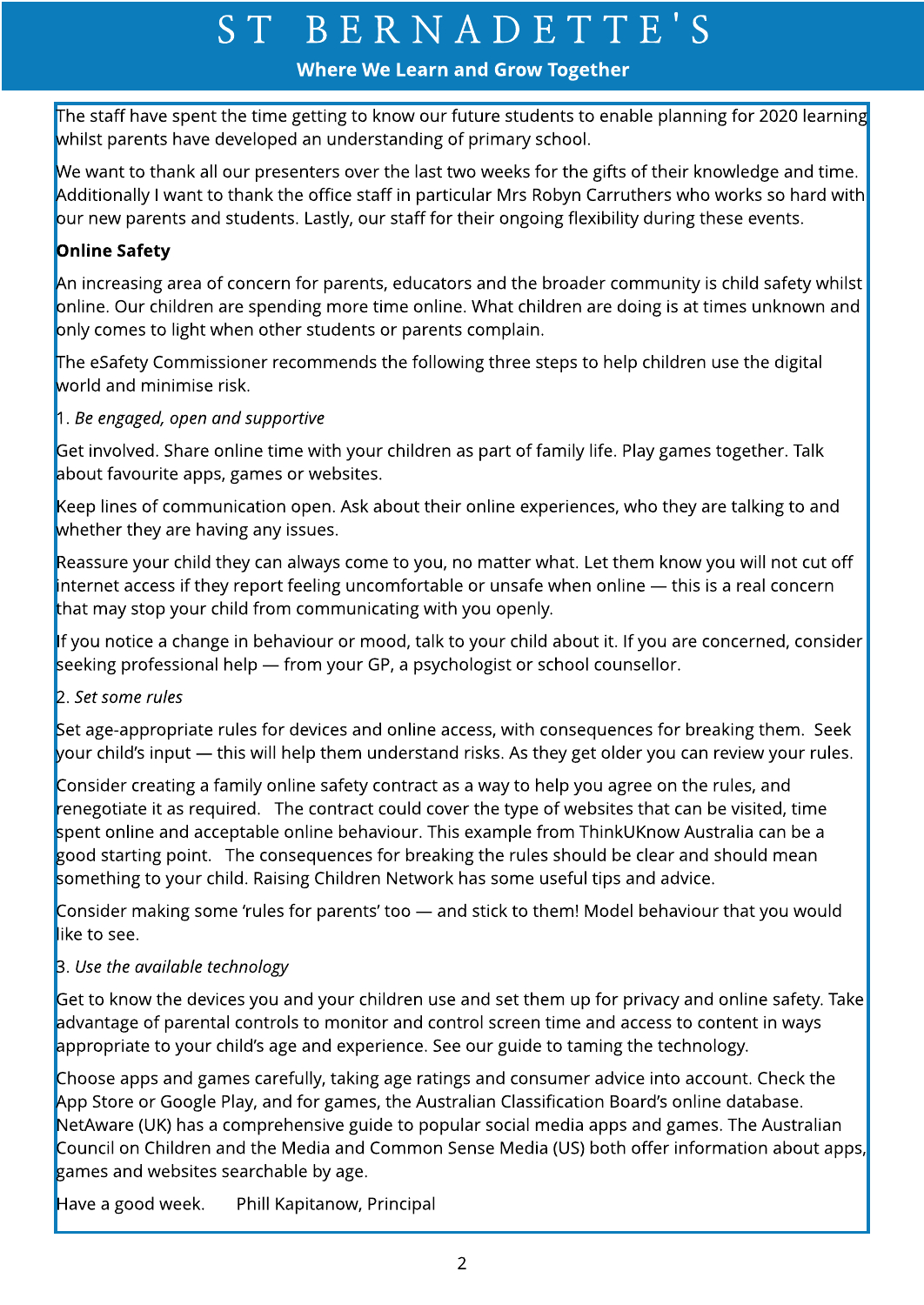Where We Learn and Grow Together

#### **Sports with Mrs Huntington**

#### 2020 Parramatta Diocesan Team Sport Trials are OPEN

ALL 2020 Team Sport Trials are OPEN, however, the Summer Sports of BASKETBALL& TENNIS registrations close for these sports only on Monday 11th November as these trials will be held in November 2019.

All other sports trials will be held in Term One & Two in 2020.

Any Primary students enrolled in Year 5 and 6 in 2020 are invited to participate in the Parramatta Diocesan Team Sport Trials.



It is important to note that these trials are generally for those children who display an above-average ability and/or have representative experience in their chosen sport. While teams are open in age it is strongly recommended that only children of a representative standard in Years 5 & 6 in 2020 be invited to attend.

Parramatta Diocesan trials will be held in the following sports: AFL, Basketball, Cricket, Hockey, Football, Hockey, Netball, Rugby League (11yrs & Opens), Rugby Union, Softball, Tennis & Touch football. The sports of Diving & Golf will be held at the MacKillop level.

To be eligible for selection for these trials an Online Team Registration Form must be completed that can be accessed below.

This online form is an EXPRESSION OF INTEREST for the 2020 Parramatta Diocesan Primary Sport Team trials. Parents may complete this form to attend a selection trial. One form is to be completed per child, per individual sport. Each sport has its own criteria, therefore, it is imperative that the correct form is completed.

Please note that your online registration is an EXPRESSION OF INTEREST ONLY and MUST be approved by the child's school. In order for the child to attend the nominated trial or event, this may come down to the discretion of the school as to who is selected to attend the trial. In some sports, only 2 students per school can be nominated. All fields and especially "Representative Experience" MUST be completed. Under no circumstances will a child be eligible to trial if the Online Registration Form has not been completed and approved by the school by the closing date.

<http://www.primarysportparra.catholic.edu.au/Representative-Selections>

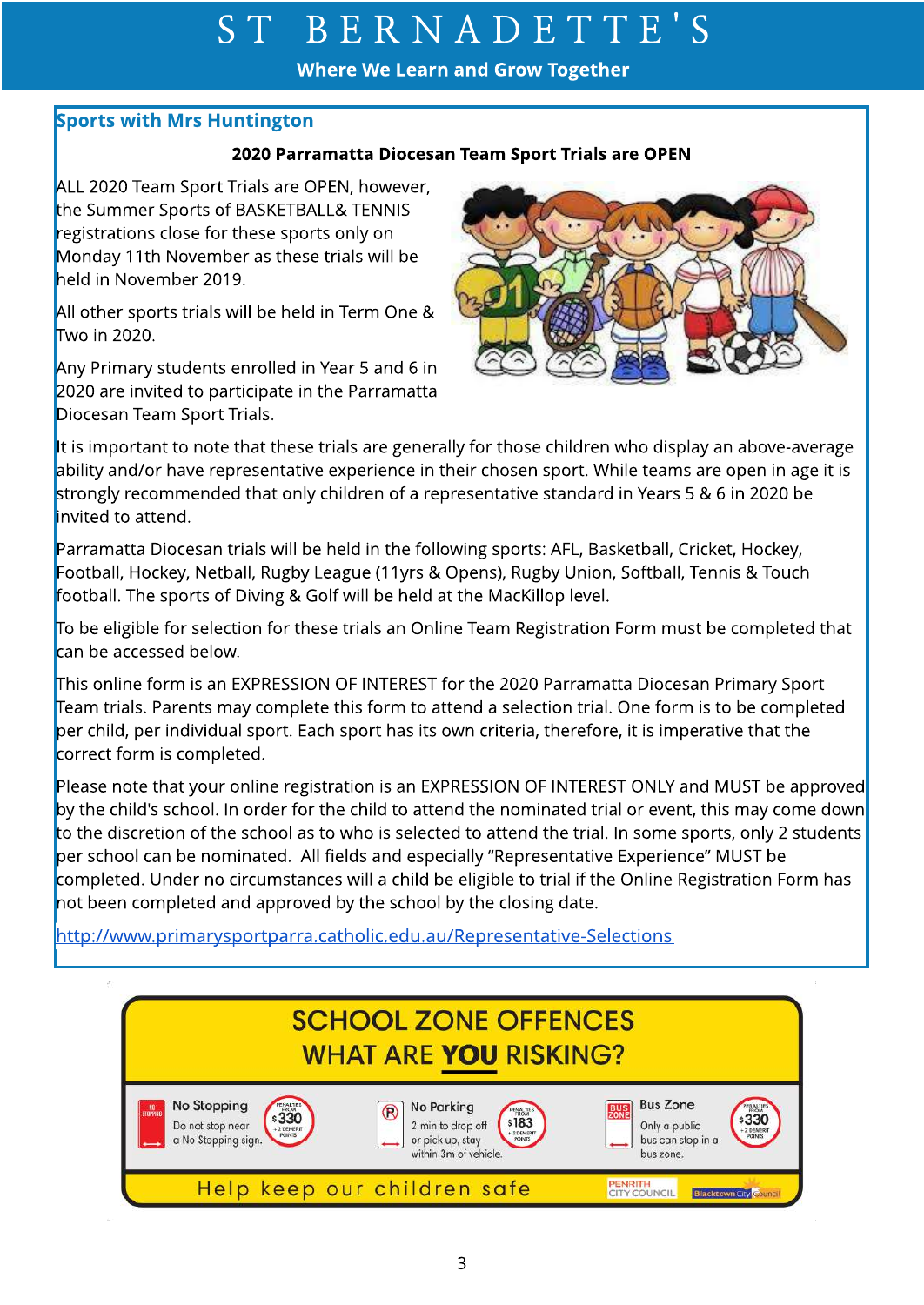Where We Learn and Grow Together

#### News from our REC

Thank you to all the families who joined us for Stage 1 Family Mass last Sunday. The children participated with reverence. Thank you to the Parent Group who provided delicious morning tea after mass. Also thank you to the teachers who prepared the children and supported them at mass. Our final thank you is to Father Andrew for celebrating with us and his homily about Perfect Polly !

All Saints and All Soul's day is coming up this weekend. Pope Francis calls us all to be saints that are committed to our faith and beliefs but live in the 21st century with a spirituality appropriate to our times. He challenges us all to be saints that advocate for social changes that make our communities fairer and more accepting of others. We also keep in our prayers all those who have gone before us who are now at eternal rest .







With blessings

Judy Murphy (Acting REC)

#### Are you being the safest you possibly can be?

A reminder to all parents / carers:

The beginning and end of the school day are busy times for pedestrians and drivers outside schools. Help keep children safe by remembering to model safe and considerate pedestrian and driver behaviours to your child. Remember:

- ?drop your child off and pick them up on the school side of the road
- **.** never call out to them from across the road it is very dangerous
- ?follow all parking signs these help keep your child as safe as possible

?park responsibly even if it means you have to walk further to the school gate

?never double park - it is illegal and puts children at risk

- ?never do a U-turn or a three point turn outside the school
- ?always give way to pedestrians particularly when entering and leaving driveways.

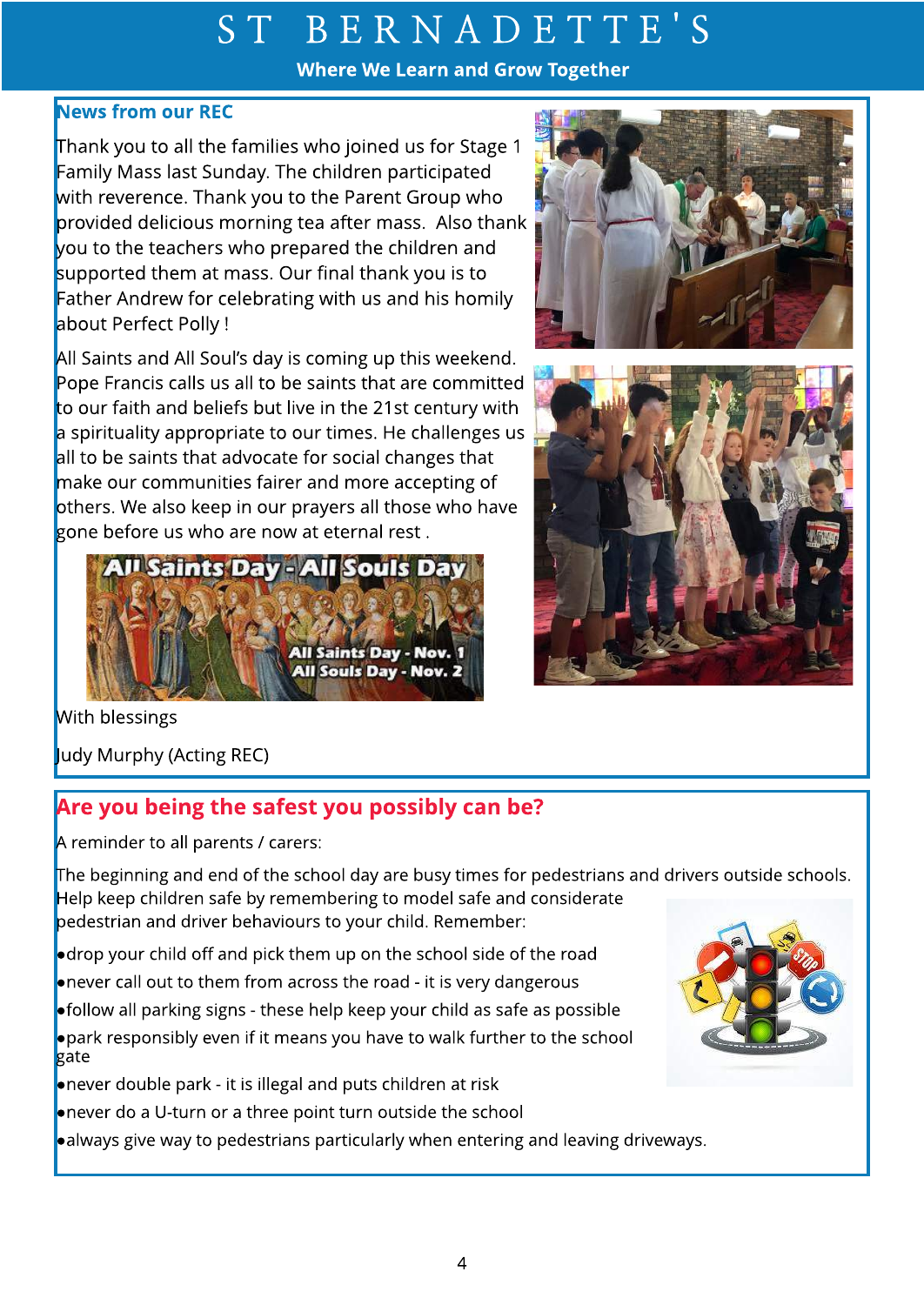Where We Learn and Grow Together

#### CANTEEN and SPRING FAIR - Helpers Needed

We are in URGENT need of volunteers for our Canteen on Monday, Wednesdays and Fridays. Get together with some friends to help us out. We will have to close the canteen on those days where we do not have enough volunteers.

We also need more parents to assist with our Spring Fair. This can be to help out with a stall captain or run a stall yourself. It's a fun day for everyone.

Thank you

#### **Catherine McAuley Westmead**

#### **Enrolments for Year 7 2021**

Catherine McAuley Westmead is now accepting enrolments for Year 7 2021. The closing date for Year  $7$ 2021 applications 1st round offers is Friday, 27th March 2020.

Parents and their daughters have the opportunity to tour the school campus at one of our upcoming school tours specifically for Year 7 2021 applicants, but open to any year group.

#### Tuesday 12th November and Thursday 5th December 2019 9.15 - 11am

These mornings will provide parents and students with the opportunity to tour our school on a normal school day. You will be able to view our school grounds and facilities, go into

classrooms and meet our students and teachers. Enrolment packs will be available on the day.

Contact our School Reception on 9849 9100 to book a place on a school tour.

Please note that following these tours there will be no other school tours held until our Open Afternoon in early March 2020 (date still to be confirmed).







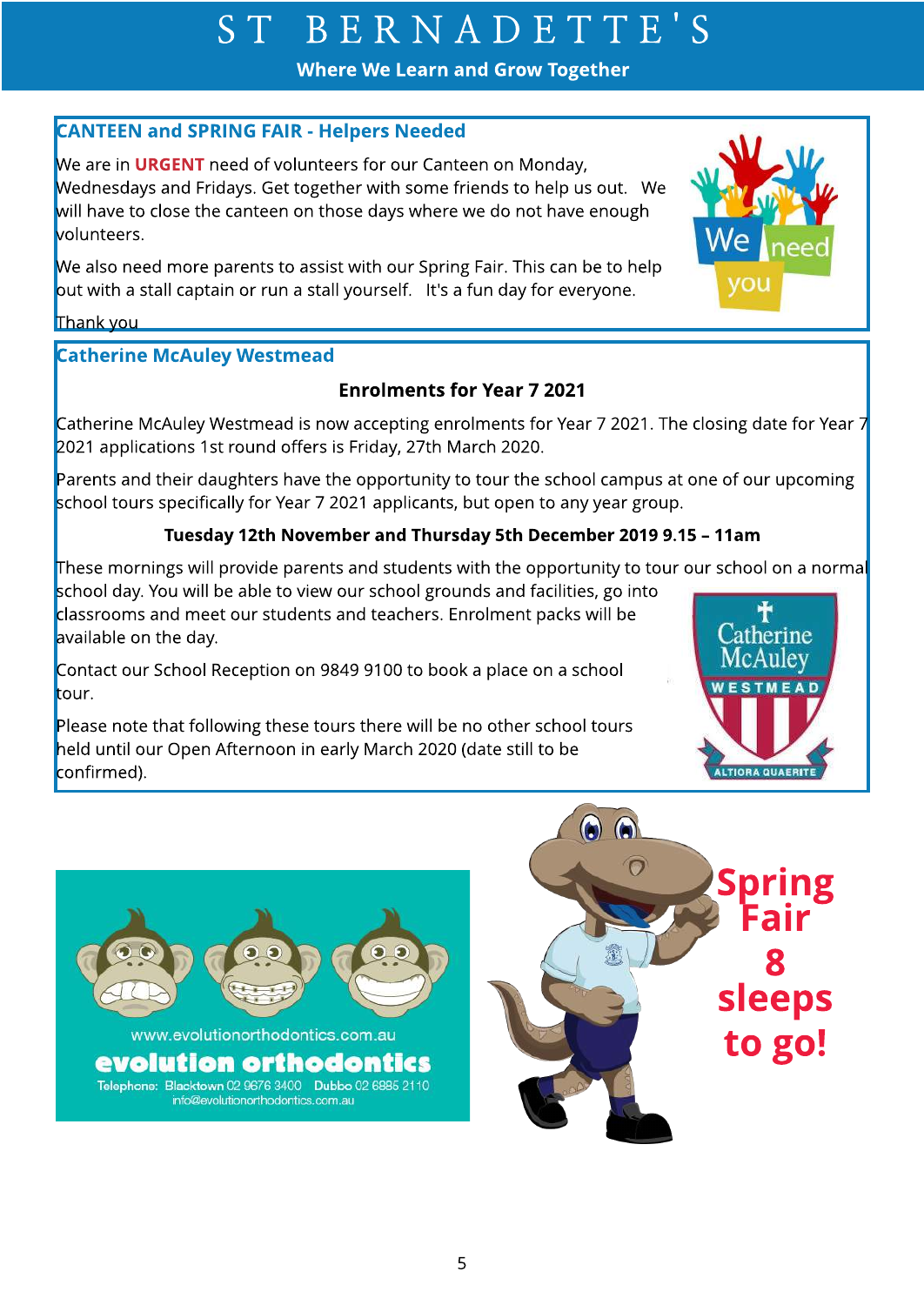Where We Learn and Grow Together



### St Bernadette's Garden

**Bluey?s Patch** has been jazzed up with the completion of the Wicking Beds, the erection of

Decorative Walls Screens and even a colourful Beach Umbrella, has been added! **Good job, Mr Fuller ? thank you!** The **Term 1 Environment Team** carefully sorted the **?Pots of Fun?(a great initiative by Woolworths!)** into Herbs, Vegetables and Flowers and planted them in the beds.



Abby (winner of the **?Name the New Garden?**completion, was busy at home, constructing and planting out her prize, with strawberries, kale and pretty petunias ... well done Abby!

 $\mathcal{C}$ **[More](http://scprod.stbernadetteslalorpark.catholic.edu.au/Current-Families/Gallery) Photos** 



To be part of the learning and fun make contact via: *claresgarden118@gmail.com* and visit <http://kitchengardensinschools.blogspot.com> or the school office on 8869 6400 or stbernadetteslpark@parra.catholic.edu.au Please see our website [www.stbernadetteslalorpark.parra.catholic.edu.au](http://www.stbernadetteslpark.parra.catholic.edu.au) for more photos from the garden

#### DID YOU KNOW?

**Regulation 234** of the Australian Road Rules 2014 makes it an offence to cross a road within 20 metres of a crossing or traffic lights. The offence comes with a fine of \$75, or up to \$2,200 if contested in court.

**Regulation 231** of the NSW Road Rules 2014 says you can only start crossing at pedestrian lights (eg the red or green man) if the light is green.



Photos recently added to **bur website** 

- Our Garden
- Stage 3 Camp

[Photos](http://www.stbernadetteslalorpark.catholic.edu.au/en/Current-Families/Gallery)

ල



#### Note that have been sent home recently:

- Year 6 Farewell Meeting
- Save the Date Graduation
	- Showbags Spring Fair

Stage 3 PDHPE Evening for Parents  $\odot$  [School](http://www.stbernadetteslalorpark.catholic.edu.au/en/Current-Families/School-Notes) Notes

nates

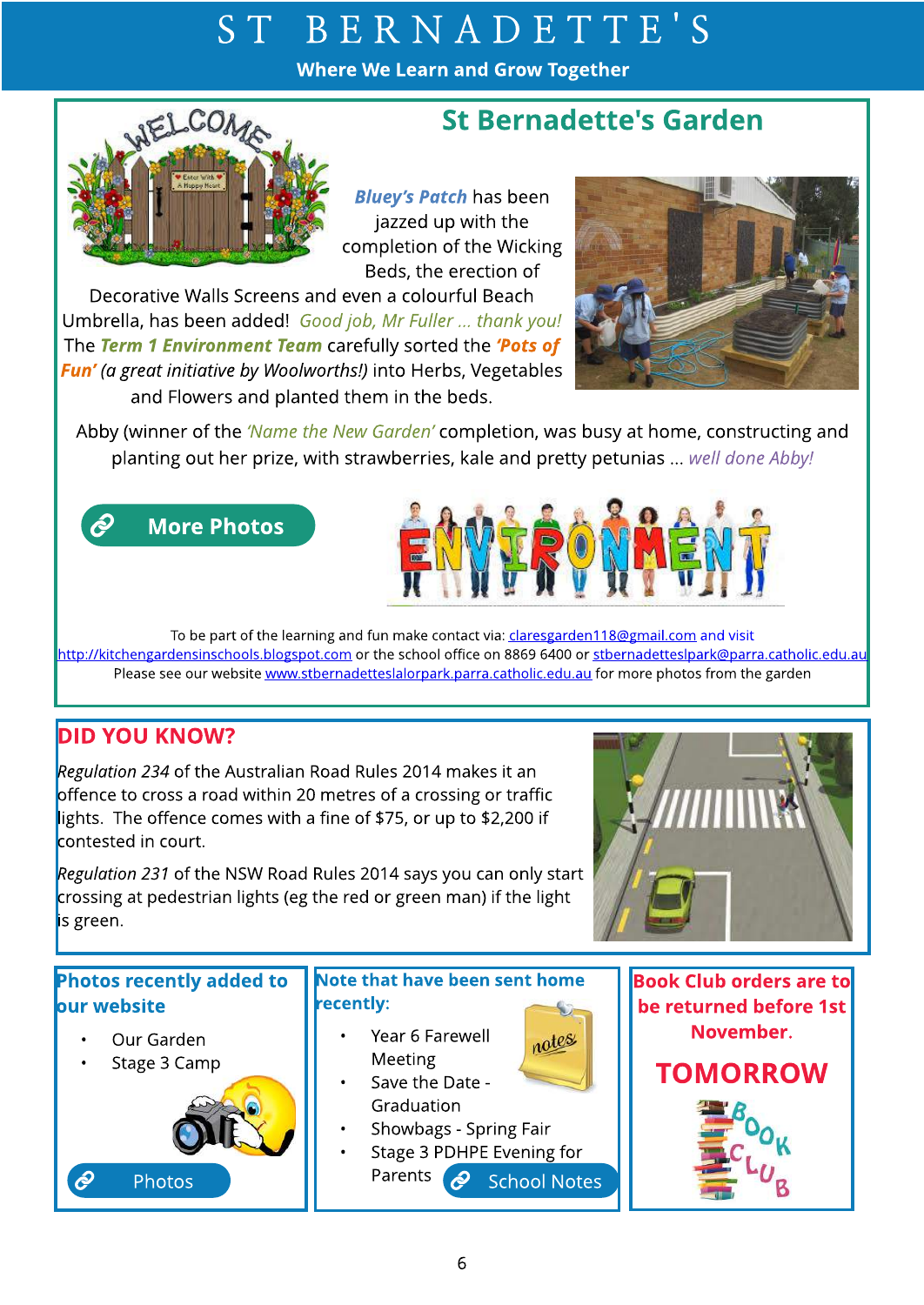Where We Learn and Grow Together



## ST BERNADETTE'S SCHOOL AND PARISH SPRING FAIR

#### **Friday 8th November**

**Fete Update Some Reminders for Parents / Guardians:**

- Raffle tickets must be returned ASAP sold or unsold, as the unsold tickets can be sold on the day.
- Orders for showbags are due this Friday 1st of November. The cost is \$5.50 if ordered and \$6.50 on the day. Only a limited number of show bags will be sold on the day.
- A note went out for cakes/sweets, please bring these delicious items on the morning Friday the 8th November to be sold at our stall. Start baking!!
- Baskets have gone out to all families as well with a number of great ideas. You can start to bring these in now if they are ready and our parent organising this will be collecting them from the classrooms.
- Continental food stall is back again this year, bring in your signature dish that can be sold at the stall. Please bring them in on the Friday morning of the Spring Fair.
- Ride bands are available prepaid \$25 and on the day for \$30.
- White Elephant will be collected at the front of the school Wednesday mornings.

Contact will be made with those who have offered to help this week to confirm stalls and times. It is not too late to help, please send a helper form ASAP or a text on 0411185121. Help is still required Thursday afternoon for set up, on the day and at pack up. Please try to spare an hour or two.

hope to see many families as possible at the Spring Fair supporting the school having a great time. Thank you Zeina

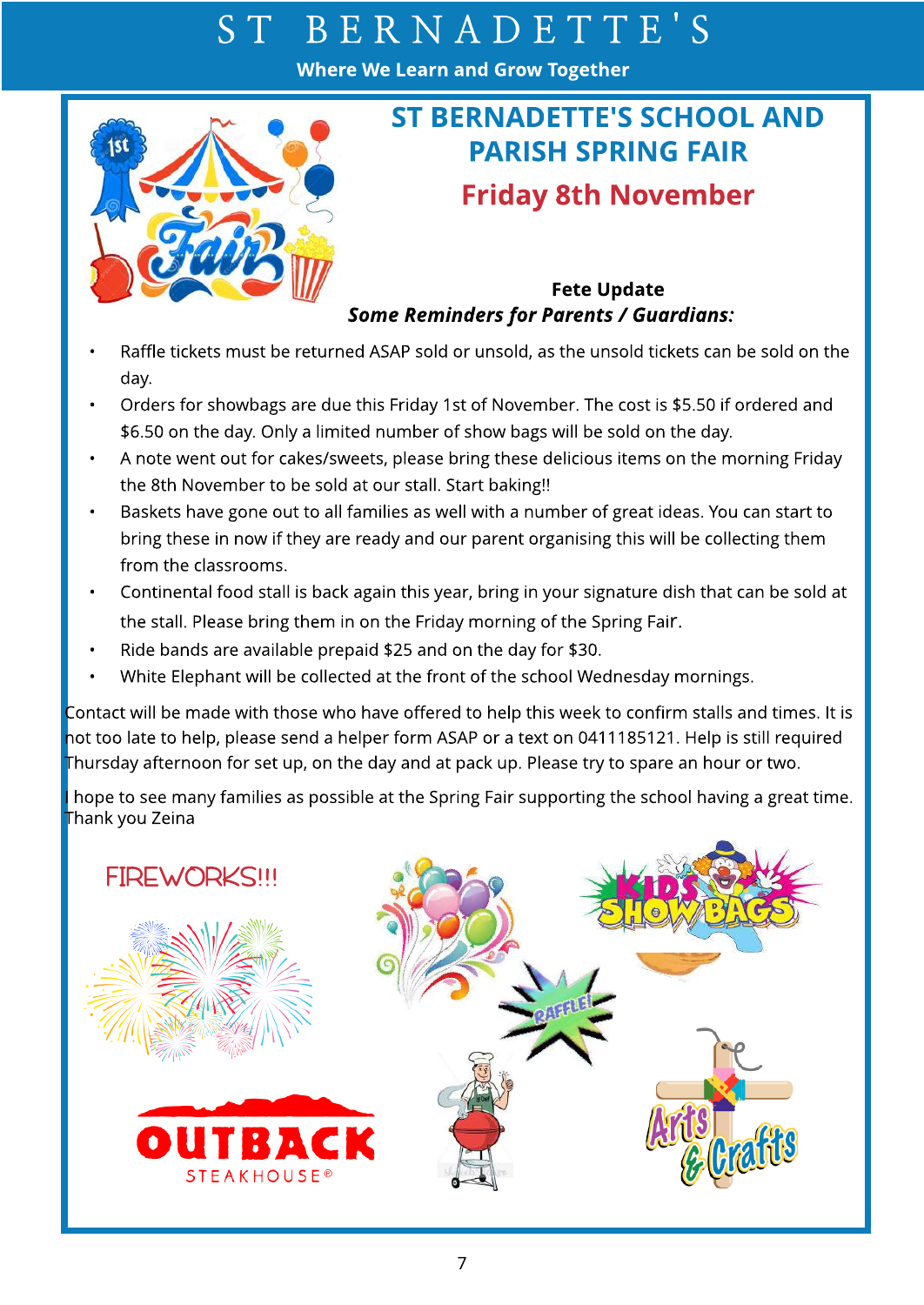Where We Learn and Grow Together

#### TIMELINE FOR DAY OF OUR SPRING FAIR

The following is an outline of how the day will run for students. It will be a normal school day for all students. MUFTI clothes can be worn by students.

- 11:00am -11:30am All students to remain in their classrooms for recess for safety.
- 1:00pm 1:30pm Students to eat lunch. (CANTEEN WILL NOT BEOPEN)

Students who have pre-ordered lunch will be supplied with a sausage sandwich, popper juice and a packet of chips. Note to come home to families to pre-order.

1:30pm - 2:30pm Students will have access to Side Show Alley (Putt Putt Golf, Hoopla, Basketball Hoops, Grocery Pick, PickAStick and Spooky Room), Face Painting, Tattoos, Hair Spraying. (Tokens will be on the pre-order note)

All gates will remain closed around the school.

 $2:30$ pm - 3:00pm Pre Ordered ride bands will be distributed in classes and put on to students wrists. Pre Ordered Show bags will also be distributed.

3.10pm Normal First Dismissal Bell

**3:15pm** Final Dismissal Bell.

- Parents will enter middle playground as normal to collect students.
- Barriers will be in place between walkway for the parents and where the ride and stall areas are set up.
- Kiss and Drop will operate as normal.
- Students catching buses will be taken as normal to bus stops.
- Any student not collected by 3:30pm will be taken to the office.
- OOSH Students will remain in the OOSH Room for the afternoon until collected and signed out by parents. They will not have access to the Spring Fair until this time.
- 3:30pm 8:15pm When all students have been collected and accounted for the gates will open for the community to access our Spring Fair.

Rides will operate from this time.

8:15pm Spectacular Fireworks Show

#### **Please Note:**

Students may wear MUFTI clothing for the day. All shoes must be closed in. No thongs are permitted.

All external gates will remain closed until 3.15 when normal dismissal will be in place.

Safety of all students during set up will be paramount.

The only Adults in the school between 1.30pm and 3.30pm will be those who have nominated to set up and run a stall. These parents / helpers must have done the child protection on line training. This can be done in the school office next week. Please contact us for details. This will take approx 15 minutes.

Note: Due to Child Protection and safety reasons only school students and approved helpers can be on site before 3.30pm This includes older siblings.

Extra Parking for all vehicles will be available on the reserve next to the school office.

EFTPOS will be available at a number of locations throughout the school .